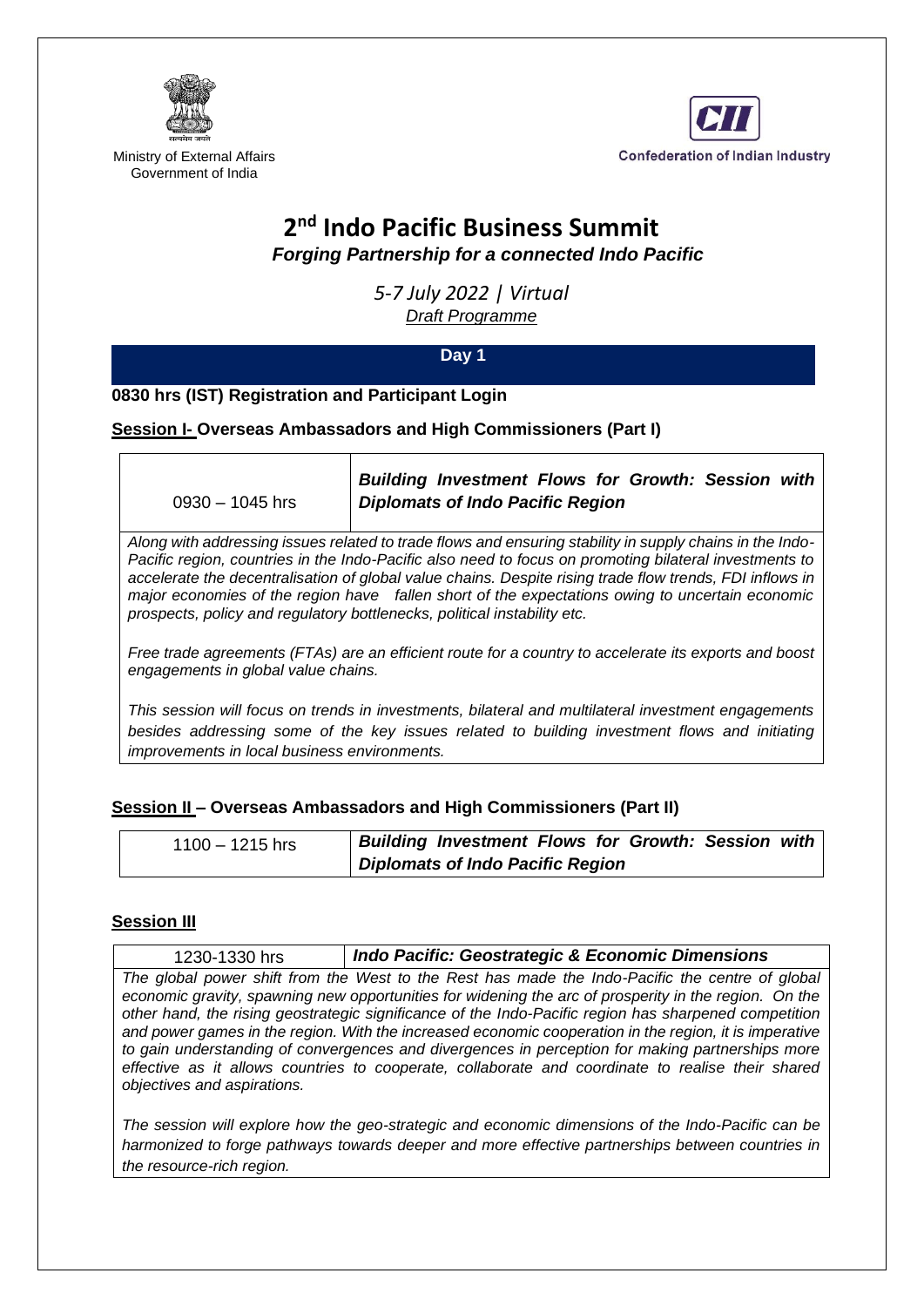#### **SESSION IV**

*As COVID-19 crisis unfolded over the past two years, it has put tremendous pressure on the healthcare systems across the world, necessitating building of a resilient and sustainable healthcare system across the globe that can withstand a colossal crisis like the pandemic. The United Nations' Sustainable Development Goals (SDGs) aims to transform the systems that undermine well-being and perpetuate vulnerabilities. The Indo-Pacific region is also focussed on achieving the SDGs (SDG 3), which pertains to implementing Universal Healthcare Coverage (UHC) programs.* 

*This session will discuss how partnership models for accessible and affordable healthcare can be instituted in future. In this context, India with its proven prowess in pharmaceuticals and super speciality hospitals can play a pivotal role in sharing its know-how and experiences with the region.* 

# **Session V**

1500- 1600 hrs *Building an Indo – Pacific Coalition to Mitigate Disaster Risks*

*Indo-Pacific has been identified as one of the most disaster-prone regions, vulnerable to natural and man-made catastrophes. Against this backdrop, there is a compelling need for governments, international institutions, and the policymakers to establish a coalition of partners to protect the region against disasters and climate change.*

*The session will discuss the possibilities for building an Indo-Pacific coalition to mitigate disaster risks and maximize disaster preparedness and response. Initiatives to promote the resilience of new and existing infrastructure systems to climate and disaster risks in support of sustainable development will also be discussed. In this regard, India-led Coalition for Disaster Resilient Infrastructure (CDRI), a partnership of national governments, UN agencies and programmes, multilateral development banks and financing mechanisms, the private sector, and knowledge institutions, can play an important role and show the way.*

# **SESSION VI**

1615 – 1715 hrs *Financial Architecture: Financing for Growth and Stability Global recovery necessitates sufficient access to funds for businesses, including small enterprises, long-term capital for infrastructure investments, and building up household balance sheets. Furthermore, there is a need to identify future actions and initiatives to enhance the quality of financing through better incentives, accountability, and transparency, thereby supporting the sustainability agenda. The cross-border movement of capital needs to be steered in the right direction through financial architecture to ensure robust recovery avenues for economies as they attempt to hasten recovery from the pandemic-induced slowdown.* 

*The session will explore ways and means to promote Finance for Growth and Stability in the Indo-Pacific Region.*

# **Session VII: Inaugural Session**

1730 - 1900 hrs *Inaugural Session with EAM*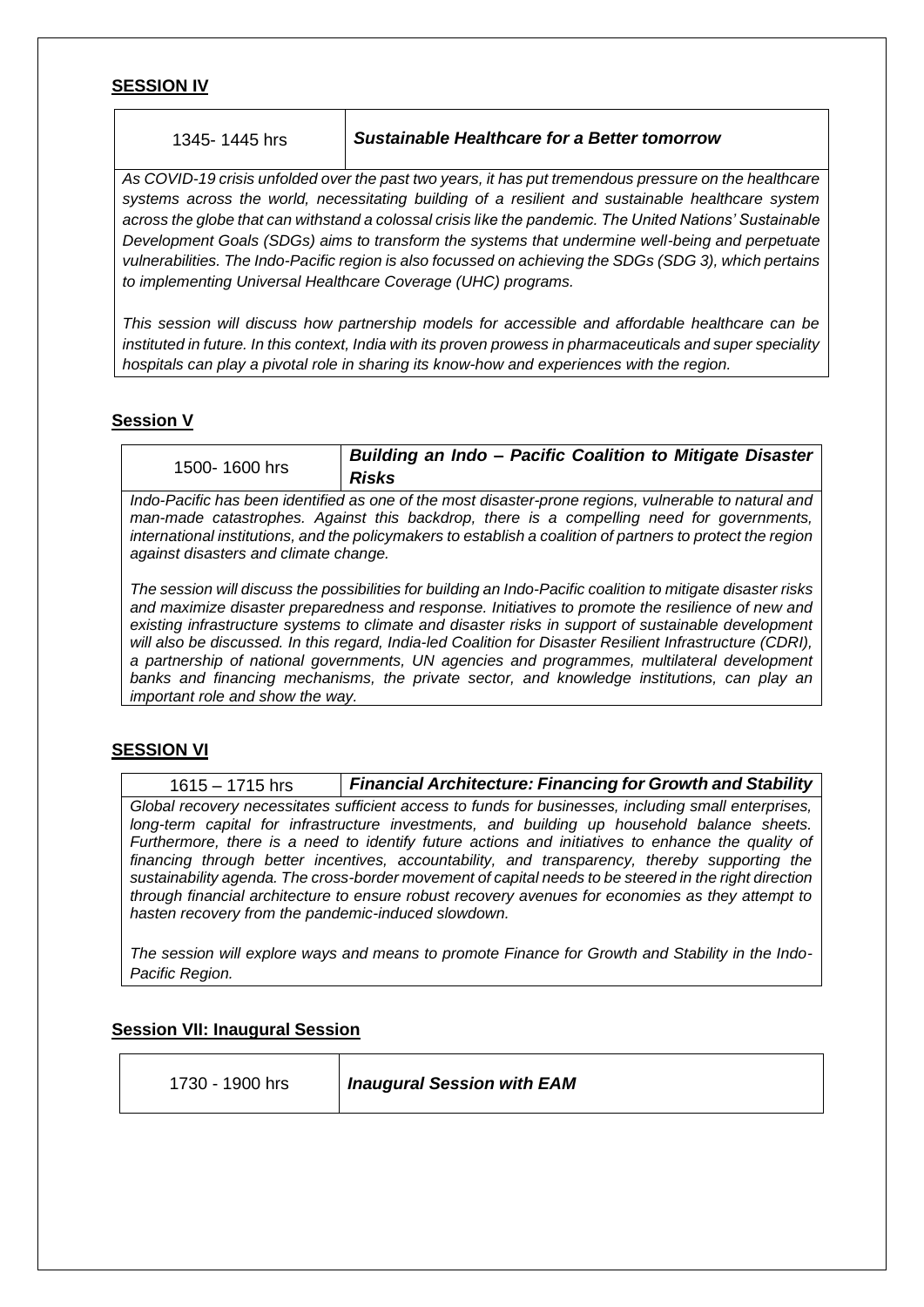#### **Day 2**

#### **Session VIII- Indian Ambassadors & High Commissioners (Part I)**

0930- 1045 hrs *New Areas for Expanding India's Economic Engagement: Session with Indian Diplomats*

*With the Indian economy witnessing strong economic recovery post multiple waves of the pandemic, India's deepening economic partnerships, especially in sunrise sectors with Indo-Pacific countries, will play an important role in building a stronger, inclusive, and sustainable economy.* 

*This session will discuss India's growing prowess in the emerging areas of digital transformation, climate change and healthcare and the possibilities of enhancing partnerships with other countries in the region in these areas.*

#### **Session IX**

| 1100-1200 hrs                                                                                    | <b>Facilitation</b> | Catalyzing Cross-Border Trade: Enhancing |  | <b>Trade</b> |
|--------------------------------------------------------------------------------------------------|---------------------|------------------------------------------|--|--------------|
| Cross-border trade is increasingly the pre-eminent driver of growth for developed and developing |                     |                                          |  |              |

*countries alike. Service-related commitments are included in most of the new trade agreements and the Indo-Pacific region could explore negotiating an Indo-Pacific wide services trade agreement which will help liberalise domestic regulations and build capacity for e-commerce, IT-enabled services, and other areas such as artificial intelligence.*

*This session will elaborate on multiple new reform policies such as Production Linked Incentives in India, asset monetisation, reduction in corporate taxes and ease of doing business, which together create emerging business and investment opportunities.*

#### **Session X:**

1215 - 1315 hrs *Building Blocks for Industry 5.0*

*While Industry 4.0 introduced concepts like Artificial Intelligence, Machine Learning, Robotics, and the Internet of Things, among others, and envisaged a smart factory, it still considered humans and machines inimical to each other. Industry 5.0, the next step in the Industrial Revolution, seeks to enable spaces where humans and machines can work collaboratively. It will help businesses provide innovative solutions to several of society's problems. It should be seen as an opportunity to enable the transformation of the workforce as well.* 

*This session will include discussions around the path to Industry 5.0., the challenges and opportunities to be expected and its impact on the future of humanity.*

#### **Session XI**

| 1330-1430 hrs | <b>Combating Climate Change: Green partnerships in Indo-</b><br><b>Pacific</b>                                                                                                                                                                                                                                                                                                                                                                                                                                                                                                                    |
|---------------|---------------------------------------------------------------------------------------------------------------------------------------------------------------------------------------------------------------------------------------------------------------------------------------------------------------------------------------------------------------------------------------------------------------------------------------------------------------------------------------------------------------------------------------------------------------------------------------------------|
|               | The Indo-Pacific, home to the world's fastest growing populations, is the most exposed region in the<br>world to climate hazards. Given the catastrophic impact of climate change on global trade, supply<br>chains and markets, mitigating climate change effectively requires enhanced collaboration between<br>all stakeholders in the region. Putting economies on a low-carbon growth path, and meeting the<br>Sustainable Development Goal targets by 2030, requires vast resources with annual investment<br>needs for Asia and the Pacific estimated at \$1.5 trillion from 2016 to 2030. |
|               | Forging green partnerships in the region will play a critical role in climate mitigation by accelerating<br>financial flows from developed countries to developing countries. This session will explore ways in                                                                                                                                                                                                                                                                                                                                                                                   |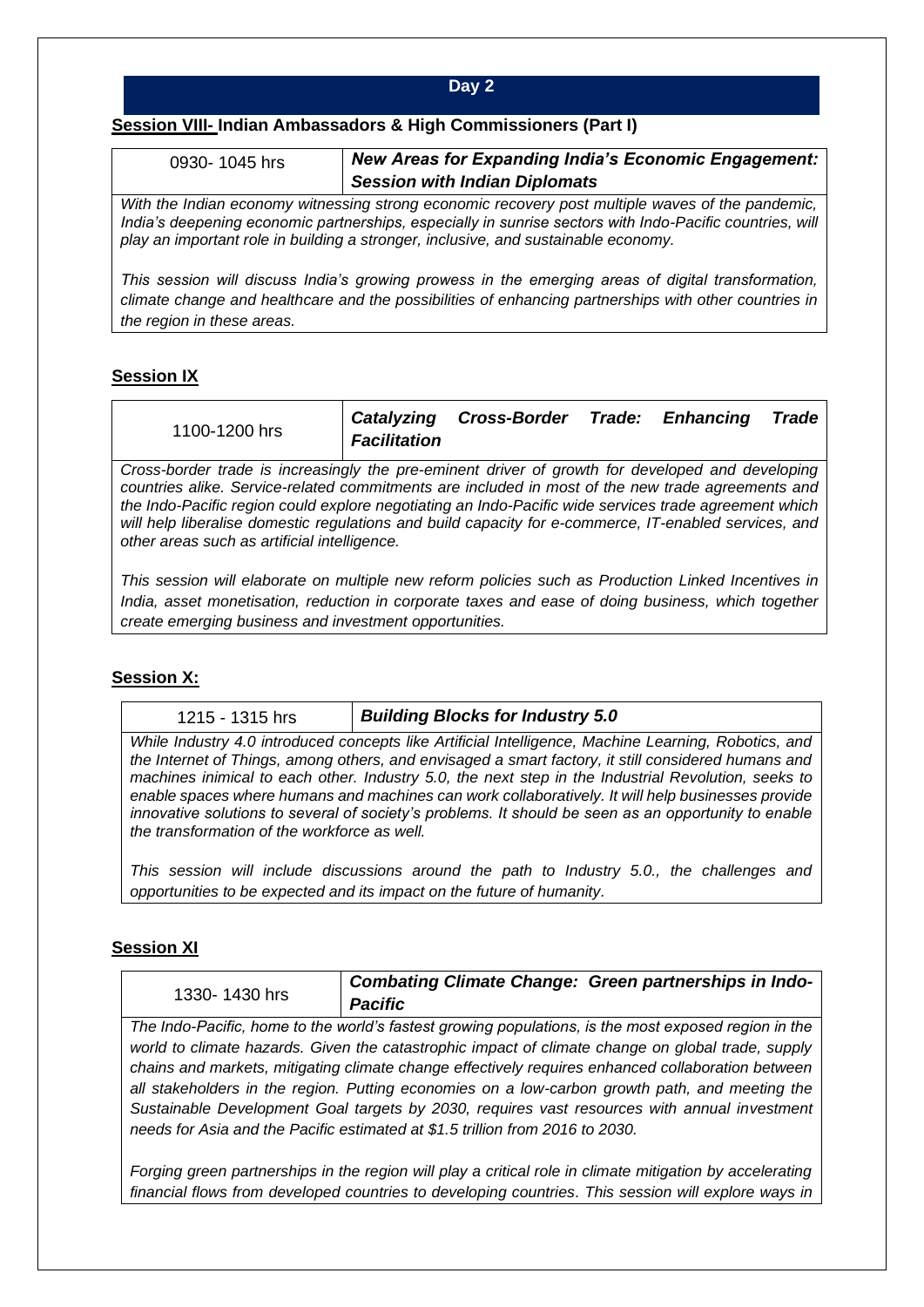*which the private sector can support infrastructure finance for enabling green transition and green growth in the region.*

#### **SESSION XII**

|                                                                                                                                                                                                                                                                                                                                                                                                                                                                                                                                                                                                                                                                                                      |               | <b>MSME Partnerships for accelerating Global Value</b> |  |  |
|------------------------------------------------------------------------------------------------------------------------------------------------------------------------------------------------------------------------------------------------------------------------------------------------------------------------------------------------------------------------------------------------------------------------------------------------------------------------------------------------------------------------------------------------------------------------------------------------------------------------------------------------------------------------------------------------------|---------------|--------------------------------------------------------|--|--|
| 1445 -1545 hrs                                                                                                                                                                                                                                                                                                                                                                                                                                                                                                                                                                                                                                                                                       | <b>Chains</b> |                                                        |  |  |
| The MSME sector, which employs 69 million people and contribute 29% of India's GDP, is one of<br>the largest avenues for economic development. Fostering this enormous entrepreneurial ecosystem<br>is crucial for the country to achieve its mission of becoming a \$5 trillion economy by 2025. As<br>liberalization of trade and investment has generated new business opportunities for MSMEs<br>globally, enhancing MSME competitiveness, creating more jobs, and promoting inclusive growth<br>requires integration into global value chains. In recent decades, value chains have grown in length<br>and complexity as companies expanded around the world in pursuit of margin improvements. |               |                                                        |  |  |
| International production, trade and investments are increasingly organised within so-called global<br>value chains (GVCs) where the different stages of the production process are located across<br>different countries. Globalisation motivates companies to restructure their operations internationally<br>through outsourcing and offshoring of activities.                                                                                                                                                                                                                                                                                                                                     |               |                                                        |  |  |
| This session will highlight the importance of MSMEs for inclusive growth and the importance of their<br>integration with GVCs.                                                                                                                                                                                                                                                                                                                                                                                                                                                                                                                                                                       |               |                                                        |  |  |

# **SESSION XIII**

| $1600 - 1700$ hrs                                                                               | <b>Accelerating</b><br><b>Dynamics</b> | <b>Technology</b> | Partnerships – | Diaital |
|-------------------------------------------------------------------------------------------------|----------------------------------------|-------------------|----------------|---------|
| The global COVID-19 pandemic has accelerated the rate of digital transformation. Businesses are |                                        |                   |                |         |

*quickly adapting to this "new normal". The need of the hour now is to pair up with technology partners to expand customer base and skillsets that help businesses scale up digitally. Businesses need to make smart choices in setting up technology partnerships that focus on shared values and better client experience.* 

*In this context, this session will explore the different ways and means on how such partnerships can be established and how developing a digital wireframe will help in achieving this goal.*

# **Session XIV**

| 1730 - 1830 hrs | <b>Empowering Women for Inclusive Indo-Pacific: Creating</b> |
|-----------------|--------------------------------------------------------------|
|                 | gender-friendly eco-system                                   |

*The empowerment of women is central to creating an inclusive and prosperous Indo-Pacific. Closing gender gaps in the world of work is key to achieving the 2030 Agenda for Sustainable development Goal 5 – "Achieve gender equality and empower all women and girls." While some progress in closing gender gaps have been achieved in areas of educational enrolment, life expectancy and labour force participation, there is an urgent need to eliminate gender inequalities through targeted, genderfocused programmes and by creating an ecosystem that enables women to become agents of inclusive prosperity. The current level of gender-based discrimination is 'approximated to induce a* loss of up to US\$12 trillion or 16% of the global income.' There is a lot at stake in addressing the *gender issue: the OECD research shows achieving equality in labour force participation rates between men and women in OECD countries could enhance global GDP by 12% over the next 20 years.*

*This session will seek to generate recommendations and policy interventions that will help promote greater gender equality to foster inclusive growth and shared prosperity.*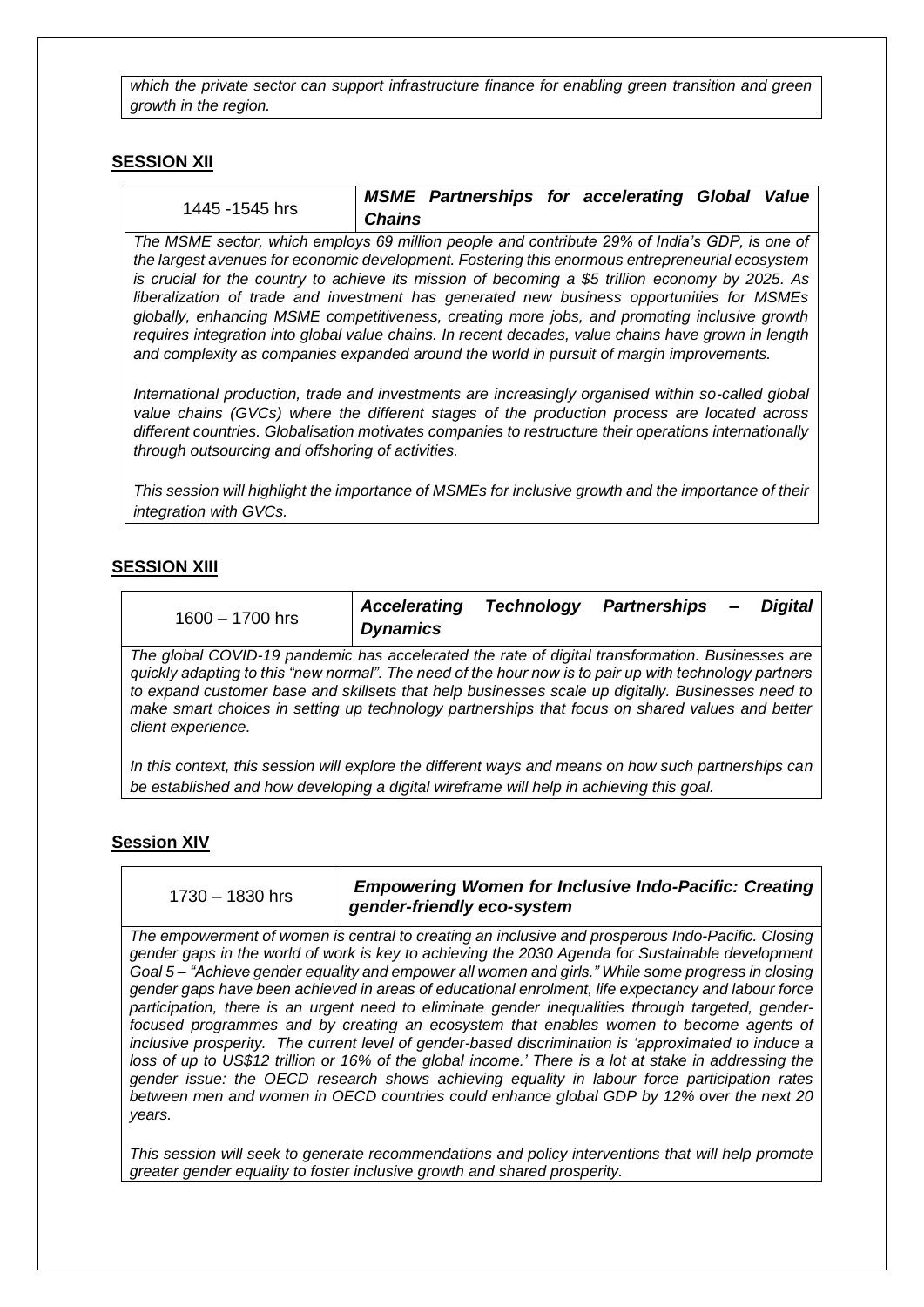#### **SESSION XV- Indian Ambassadors & High Commissioners (Part II)**

|                                                                                                                                                                                                                                                                                                    |  | New Areas for Expanding India's Economic         |  |
|----------------------------------------------------------------------------------------------------------------------------------------------------------------------------------------------------------------------------------------------------------------------------------------------------|--|--------------------------------------------------|--|
| 1845-2000 hrs                                                                                                                                                                                                                                                                                      |  | <b>Engagement: Session with Indian Diplomats</b> |  |
| With the Indian economy witnessing strong economic recovery post multiple waves of the pandemic,<br>India's deepening economic partnerships, especially in sunrise sectors with Indo-Pacific countries,<br>will play an important role in building a stronger, inclusive, and sustainable economy. |  |                                                  |  |
| This session will discuss India's growing prowess in the emerging areas of digital transformation,<br>climate change and healthcare and the possibilities of enhancing partnerships with other countries<br>in the region in these areas.                                                          |  |                                                  |  |

| <b>END OF DAY 2</b> |
|---------------------|
|                     |
|                     |
|                     |

**Day 3**

# **Session – XVI**

| 0930-1030 hrs                                                                                                                                                                                                                                                                                                                                                                                                                                                                                                                                                                                                              | Ideas, Initiatives, and Innovation |  | Leveraging Start-ups for Developmental Solutions: |  |
|----------------------------------------------------------------------------------------------------------------------------------------------------------------------------------------------------------------------------------------------------------------------------------------------------------------------------------------------------------------------------------------------------------------------------------------------------------------------------------------------------------------------------------------------------------------------------------------------------------------------------|------------------------------------|--|---------------------------------------------------|--|
| The Indo-Pacific region is rapidly becoming the hub of tech giants, unicorns and innovative start-ups<br>that opens new possibilities for leveraging their unique strengths to promote development solutions<br>for the region. Start-ups, having unique & patented intellectual property, billions in venture capital<br>to fund their risky innovation projects, a bare-bones workforce and talented executives, can bring a<br>new approach and skill-set to address pressing challenges. Leveraging the start-ups, several<br>solutions can be formed by partnering with both early and mid-stage startups that align. |                                    |  |                                                   |  |
| The session will help explore prospects for setting up a region-wide network of start-ups and bring<br>various stakeholders to generate fresh ideas and initiatives for generating developmental solutions<br>for the region.                                                                                                                                                                                                                                                                                                                                                                                              |                                    |  |                                                   |  |

# **Session XVII**

| 1045 - 1145 hrs |  |  |  |
|-----------------|--|--|--|
|                 |  |  |  |

**Connectivity & Trade: Forging resilient supply chains** 

*In view of huge untapped economic potential of the Indo-Pacific, enhancing physical connectivity will help unlock new opportunities for intensifying trade and investment. Promoting connectivity, organised on the principles of prudence and transparency, is also essential to move towards greater supply-chain resilience through diversification, which has acquired an urgency in the wake of the coronavirus pandemic. To realise the full potential of economic integration in the Indo-Pacific, it's time to initiate and sustain a dialogue between policymakers, business leaders, and governments across the globe to rethink trade and connectivity. In this regard, issues such as trade infrastructure, connectivity issues and high trade transaction cost are few of the major trading barriers prohibiting the growth and development of viable and sustainable supply chains.*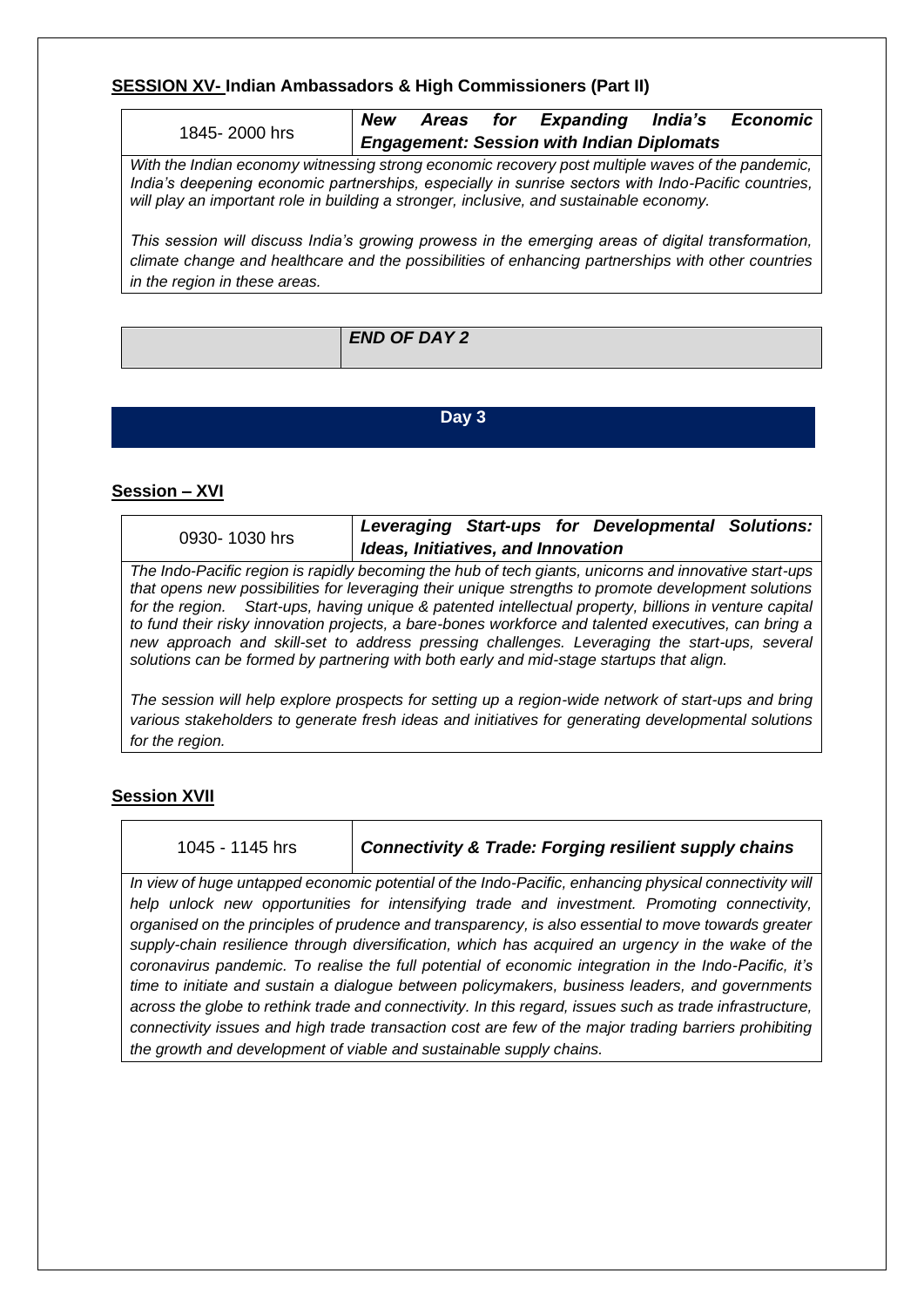#### **Session XVIII:** *Special Plenary with Trade Ministers from the region*

1200 – 1330 hrs

*Special Plenary with Trade Ministers from the region*

#### *"Promoting Trade Flows for a Connected Indo Pacific'*

*Trade flows across the region accounted for around 25% of global trade in 2020 at US\$ 8,973 billion, underlining the growing importance of the Indo-Pacific region in international trade. The Indo-Pacific region is home to some of the fastest-growing economies in the world and therefore, greater integration through trade will be a crucial element in determining the growth of such economies. Enhancing trade in the region requires greater inter and intra-regional integration, promotion of bilateralism and multilateralism, identification and addressal of barriers to trade in the region.* 

*This session will seek to address barriers in the way of inter and intra-regional trade facilitation, the role of bilateralism and multilateralism in promoting trade in the region, and the best way forward with regard to supply chain issues that have come to dominate global trade over the last two years. The session will focus on identifying some of the key issues and also deliberate on whether the countries of the Indo-Pacific can collaborate to evolve a viable alternative with regard to supply chain stability, both in terms of costs and timely delivery of goods.*

# **SESSION XIX**

# 1345- <sup>1445</sup> hrs *The Future of Work in the Digital Era*

*As per the World Economic Forum's third edition of Future of Jobs- "over the past decade, a set of ground-breaking, emerging technologies have signalled the start of the Fourth Industrial Revolution. To capture the opportunities created by these technologies, many companies across the private sector have embarked on a reorientation of their strategic direction. By 2025, the capabilities of machines and algorithms will be more broadly employed and the work hours performed by machines will match the time spent working by human beings."*

*The coming decade will see further developments and synergies in fields such as AI, Nanotechnology, robotics, genetics, and biotechnology which will require reskilling and upskilling of individuals to thrive the jobs of tomorrow.*

*The session would focus on how skilling and workforce development ecosystems could collaborate, design, and develop new strategies to meet the New World Order requirements.*

# **Session XX**

1500 – 1600 hrs

*Blue Economy: Harnessing the Opportunity of the Twin Oceans*

*To harness the ocean's wealth for economic projects, Blue Economy has become a vital concept in marine governance discussions in the Indo-Pacific region. Blue economy, which suggests healthy ocean's support for productive ecosystems, integrate economics with environmental sustainability, innovation, and dynamic business models, is increasingly being recognised as an important dimension to future sustainable development of oceans and their resources. The ocean economy accounts for a significant part of many developing economies of the Indo-Pacific, so investment in this area and measures to develop an integrated strategy to boost blue economy productivity while undertaking protection of these ecosystems is essential.* 

*This session will deliberate to identify potential areas of opportunity in this sector.*